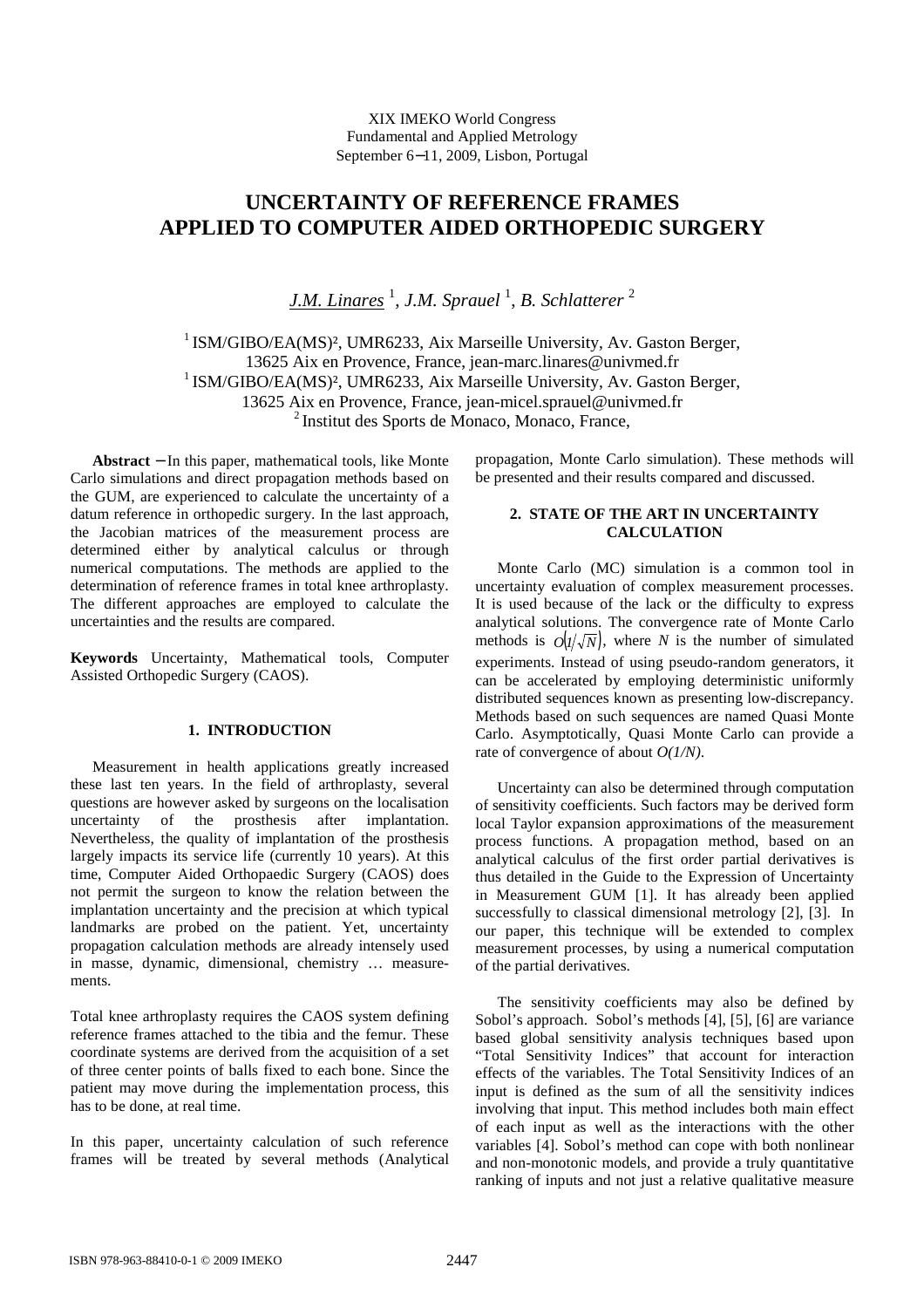[5]. Effort has been done to reduce the computational complexity associated with the calculation of Sobol's indices. However, even with its most recent developments, Sobol's method remains computer time consuming.

In this paper, three methods will thus be used to calculate the uncertainty of reference frames constructed from a set of three measured points. These methods are: classical analytical propagation, hybrid propagation (numerical calculation of sensitivity coefficients) and Monte Carlo simulation method.

## **2. MATHEMATICAL TOOLS TO CALCULATE THE REFERENCE FRAME UNCERTAINTY**

In numerous measurement procedures, it is necessary to derive an orthonormal coordinate system from a set of three measured points (Fig. 1.). This paragraph details the calculation of the components of its unit vectors and their uncertainty. The uncertainties can be estimated by several methods. In this paragraph, analytical propagation and Monte Carlo simulation are introduced.



Fig. 1. Reference frame ( $e_{11}, e_{12}, e_{13}, O_1$ )

## *3.1. Analytical reference frames derived from three measured points*

An example of reference frame constructed from a set of three points  $P_1$ ,  $P_2$ ,  $P_3$ , digitalized by a coordinate measuring machine (CMM) is represented in Fig. 1.

This coordinate system is composed of orthogonal unit vectors  $e_{11}$ ,  $e_{21}$  and  $e_{31}$ . Equations (1) to (3) detail the calculation of these vectors.

$$
\overrightarrow{e_i} = \frac{\overrightarrow{P_i P_2} \times \overrightarrow{P_i P_3}}{\left| \overrightarrow{P_i P_2} \times \overrightarrow{P_i P_3} \right|} = \left( \overrightarrow{B} . \overrightarrow{B} \right)^{\frac{1}{2}} . \overrightarrow{B}
$$
(1)

With 
$$
\overrightarrow{B} = \overrightarrow{P_1 P_2} \times \overrightarrow{P_1 P_3}
$$

$$
\overrightarrow{e_2} = \frac{\overrightarrow{P_1 P_2}}{\left\| \overrightarrow{P_1 P_2} \right\|} = \left(\overrightarrow{C}.\overrightarrow{C}\right)^{-\frac{1}{2}}.\overrightarrow{C}
$$
 (2)

With 
$$
C = P_1 P_2
$$

$$
\overrightarrow{e_3} = \overrightarrow{e_1} \times \overrightarrow{e_2} = \overrightarrow{D}
$$
 (3)

## *3.1. Analytical propagation*

The classical method of the GUM is used to propagate the uncertainties of the measured points  $P_1$ ,  $P_2$ ,  $P_3$ , thus leading to following equation:

$$
Cov(e_1, e_2, e_3, O_1) = J.Cov(P_i), J' \qquad (4)
$$
  
(12x12) = (12x9)(9x9)(9x12)

The numbers under equation (4) define the dimensions of the matrices. Jacobian matrix *J* is defined by:

$$
J = \begin{pmatrix} J_{e_{I/a_i}} \\ J_{e_{2/a_i}} \\ J_{e_{3/a_i}} \\ J_{o_{a_i}} \end{pmatrix}
$$
 (5)

Where  $a_i$  represents one of the nine point coordinates by which the functions are derivated.

The components of the previous global Jacobian are formulated in equations (6) to (9):

$$
J_{e_{I/a_i}} = (\overrightarrow{B} \cdot \overrightarrow{B})^{-\frac{3}{2}} \cdot [I \cdot (\overrightarrow{B} \cdot \overrightarrow{B}) \cdot (\overrightarrow{B} \otimes \overrightarrow{B})] \cdot J_{\overrightarrow{B}/ai}
$$
 (6)

$$
J_{e_2/a_i} = (\vec{C} \cdot \vec{C})^{-\frac{3}{2}} \left[ I \cdot (\vec{C} \cdot \vec{C}) \cdot (\vec{C} \otimes \vec{C}) \right] \cdot J_{\vec{C}/ai}
$$
 (7)

$$
J_{e_3/a_i} = (\overrightarrow{D} \cdot \overrightarrow{D})^{-\frac{3}{2}} \cdot [I \cdot (\overrightarrow{D} \cdot \overrightarrow{D}) \cdot (\overrightarrow{D} \otimes \overrightarrow{D})] \cdot J_{\overrightarrow{D}/ai}
$$
 (8)

$$
J_{O/a_i} = \begin{pmatrix} I & O & O & O & O & O & O & O \\ O & I & O & O & O & O & O & O & O \\ O & O & I & O & O & O & O & O & O \end{pmatrix} \tag{9}
$$

Where: *I* is the unit matrix.

L

*D/a*

*i*

l

The expressions of the intermediate Jacobian matrixes are derived in equations (10) to (12):

$$
J_{\vec{B}/a_i} = \begin{bmatrix} 0 & (Z_2 - Z_3) & (Y_3 - Y_2) & 0 \\ (Z_3 - Z_2) & 0 & (X_2 - X_3) & -(Z_3 - Z_1) \\ (Y_2 - Y_3) & (X_3 - X_2) & 0 & (Y_3 - Y_1) \\ (Z_3 - Z_1) & -(Y_3 - Y_1) & 0 & -(Z_2 - Z_1) & (Y_2 - Y_1) \\ 0 & (X_3 - X_1) & (Z_2 - Z_1) & 0 & -(X_2 - X_1) \\ -(X_3 - X_1) & 0 & -(Y_2 - Y_1) & (X_2 - X_1) & 0 \end{bmatrix}
$$
  
\n
$$
J_{\vec{C}/a_i} = \begin{pmatrix} -I & 0 & 0 & I & 0 & 0 & 0 & 0 \\ 0 & -I & 0 & 0 & I & 0 & 0 & 0 \\ 0 & 0 & -I & 0 & 0 & I & 0 & 0 & 0 \end{pmatrix}
$$
 (11)  
\n
$$
J_{\vec{D}/a_i} = \begin{bmatrix} J_{II} & \cdots & J_{I9} \\ \vdots & \vdots & \vdots \end{bmatrix}
$$
 (12)

The components of this last matrix are easily calculated:

*31 39*

 $\ldots$ 

*J*<sub>31</sub> ... *J* 

I

J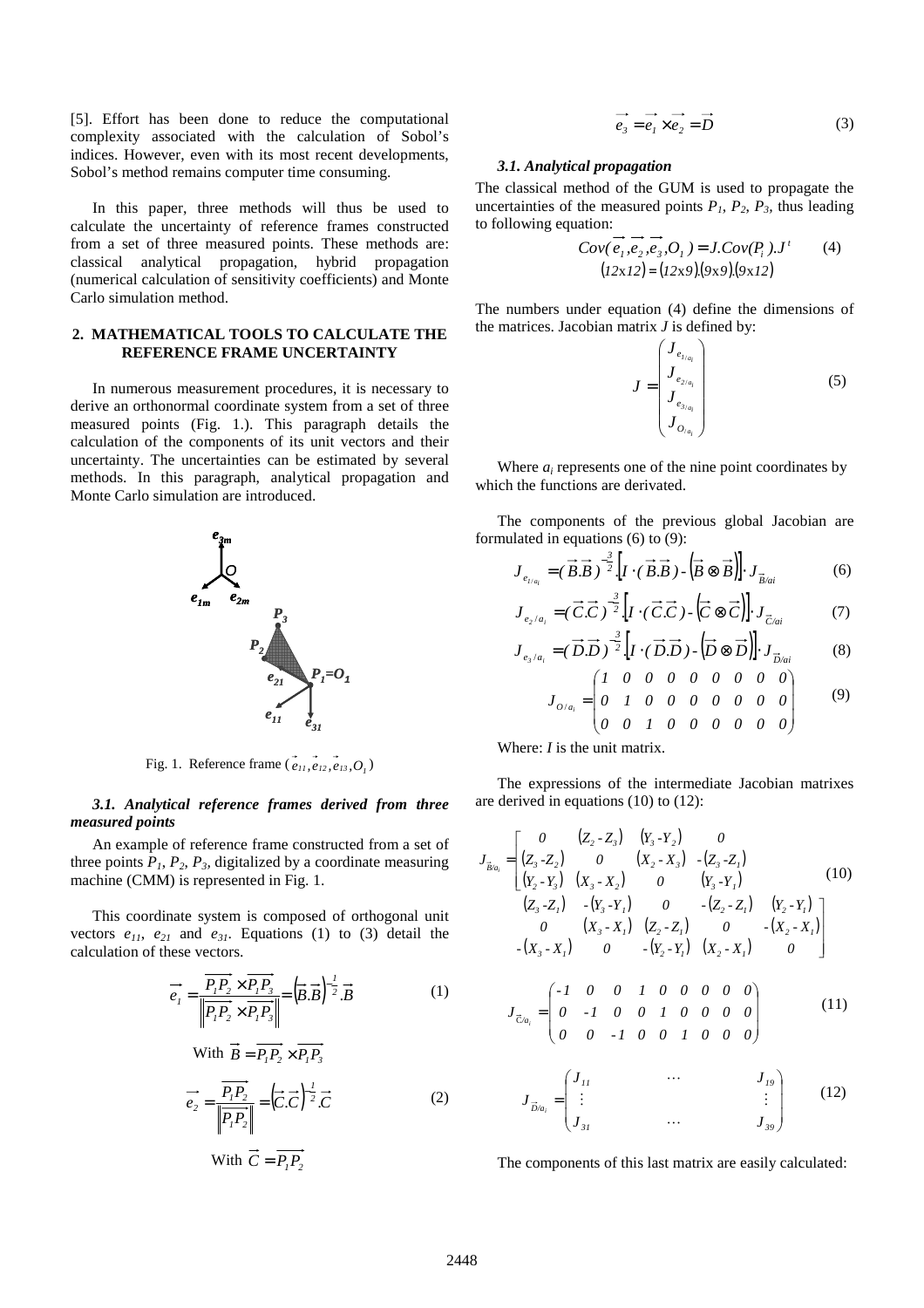$$
J_{11} = (Z_3 - Z_2) \cdot (Z_2 - Z_1) - (Y_2 - Y_3) \cdot (Y_2 - Y_1)
$$
  
\n
$$
J_{12} = (X_2 - X_3) \cdot (Y_3 - Y_1) - (X_3 - X_1) \cdot (Y_2 - Y_1)
$$
  
\n
$$
- (X_3 - X_2) \cdot (Y_2 - Y_1) \qquad (13)
$$
  
\n
$$
J_{38} = (Z_1 - Z_2) \cdot (Y_2 - Y_1)
$$
  
\n
$$
J_{39} = (Y_2 - Y_1)^2 + (X_2 - X_1)^2
$$

The three points  $P_1$ ,  $P_2$ ,  $P_3$ , are assumed to be measured independently. The global covariance matrix of the whole nine acquired coordinates is thus composed of three independent sub-matrices:

$$
Cov(P_1, P_2, P_3) = \begin{pmatrix} Cov(P_1) & 0 & 0 \ 0 & Cov(P_2) & 0 \ 0 & 0 & Cov(P_3) \end{pmatrix}
$$
 (14)

For all three points  $P_i$ , the measurements are assumed to be uniformly scattered in a spherical localisation zone of diameter *W* (Fig. 2.).



Fig. 2. Localisation zone of measured points

The accuracy of the CMM is thus considered to be the same in any direction and, consequently, each basic covariance matrix takes a spherical form. The standard deviation of the nine independent coordinates is:

$$
u_{measure} = \frac{W}{2\sqrt{3}}
$$
 (15)

The covariant matrix of the datum reference is finally deduced from all these equations.

# *3.2. Hybrid propagation*

In complex processes it is very hard to calculate the Jacobian matrix of the measurement function as it has been done in previous method. We propose therefore now to calculate the components of the Jacobian matrices numerically. Reference frame  $(e_1, e_2, e_3, O_1)$  is characterized by the nine cosines of its unit vectors and the three coordinates of its origin. Let us name *f* one of these twelve components. Such function depends on the nine mean coordinates *(P11, P12, P13)*, *(P21, P22, P23)*, *(P31, P32, P33)*, of the measured points  $(P_1, P_2, P_3)$  and their random perturbations. A given component of the Jacobian matrix is just the partial derivative  $\partial f / \partial P_{ii}$  of function *f*. It can be evaluated numerically through a third degree polynomial Taylor expansion. As already pointed out, each point  $P_i$  is assumed to be scattered in a spherical localisation zone of diameter W. For that reason, function *f* is calculated for the four values  $P_{ii} \pm W/4$  and  $P_{ii} \pm W/2$  of parameter  $P_{ij}$ , keeping all other coordinates fixed to their mean value. The partial derivative of the function *f* can finally be evaluated through following equation:

$$
\frac{\partial f}{\partial P_{ij}} = \frac{8f_{(P_{ij}+W'_{\mathcal{A}})} - 8f_{(P_{ij}-W'_{\mathcal{A}})} + f_{(P_{ij}+W'_{\mathcal{A}})} - f_{(P_{ij}-W'_{\mathcal{A}})} }{6 \cdot W} \tag{16}
$$

Where index *i* references the point and *j* one of its three coordinates.

 This procedure is applied to all nine coordinates of the three measured points  $P_i$ . The 12x9 components of the Jacobian matrix *J* are thus obtained. The spherical covariance matrix of the measured points is finally propagated to the reference frame components using equation (4).

#### *3.3. Monte Carlo simulation*



Fig. 3. MC simulation method

The procedure used to calculate the mean value and the covariance matrix of the reference datum is shown in Fig.3. First, the three coordinates of each measured point is generated randomly using the specific procedure which will be presented below. Second, the components of the unit vector characterizing the reference datum are deduced from equations (1) to (3). After numerous simulations, their mean values and covariances are finally computed through classical statistical analysis.



Fig. 4. Random parameters of spherical coordinate system

Monte Carlo simulation method has been applied in major scientific problems. It is very easy to use but requires all input variables to be independent. A classical Cartesian representation of the deviations to the mean coordinates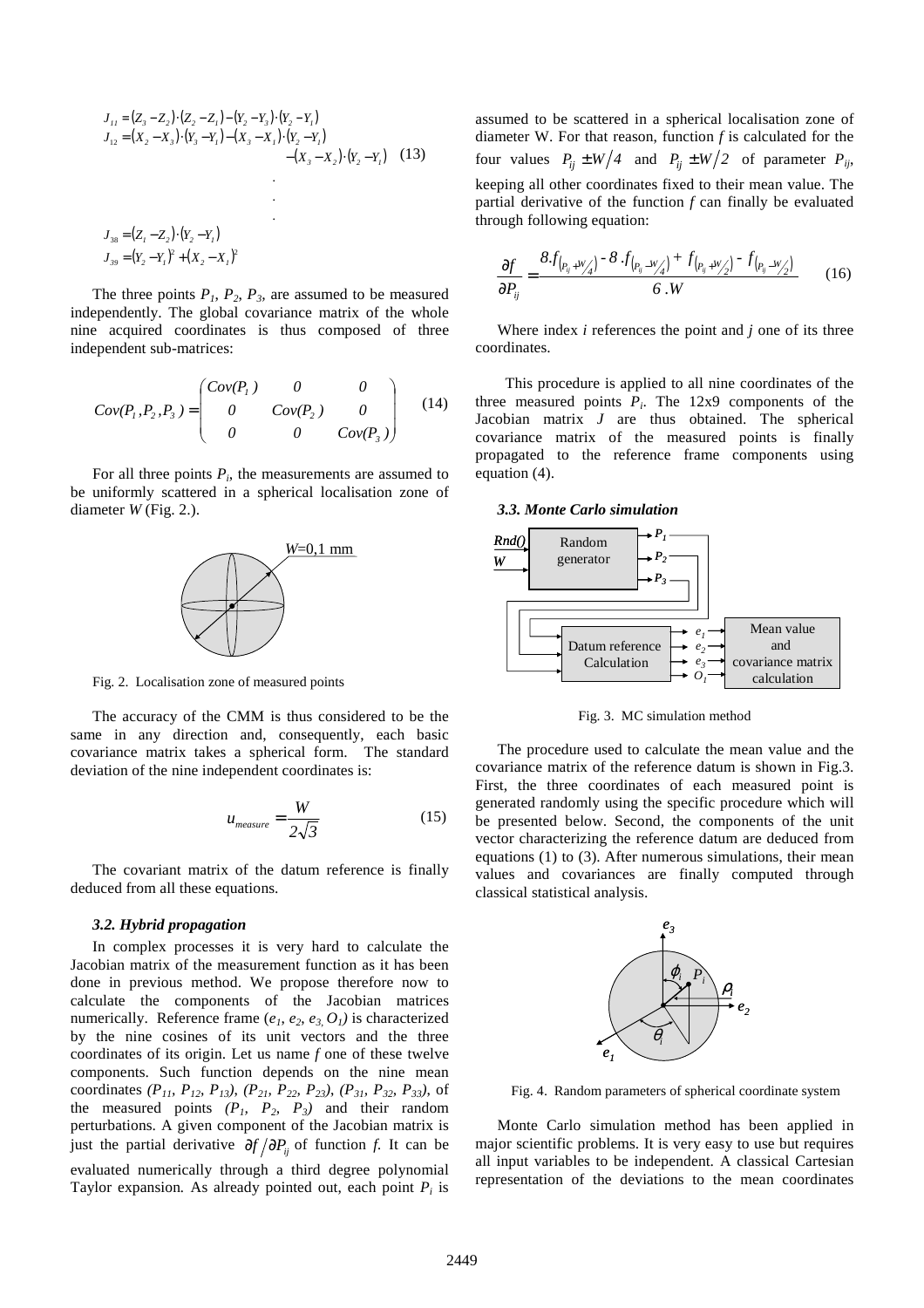cannot thus be used to simulate a uniform random repartition of measured points in a spherical localisation zone. A spherical coordinate system parameterization  $(\theta_i, \varphi_i, \rho_i)$  of the deviations, as presented in Fig. 4, is thus useful to solve the problem.

An accurate simulation of measurement data needs however accounting for the non uniform distribution of the independent variables  $(\theta_i, \varphi_i, \rho_i)$ . This leads to following random generation equations:

$$
\rho_i = \frac{W}{2} \sqrt[3]{Rnd(1)}
$$
  
\n
$$
\varphi_i = Arccos(1 - 2.Rnd(1))
$$
\n
$$
\theta_i = 2.\Pi.Rnd(1)
$$
\n(17)

In these equations, *Rnd()* is the random generation of a uniformly distributed real variable in the interval [0,1]. Mersenne-Twister pseudo-random generation algorithm has been used to avoid sequential correlations between these variables.

# **4. CASE STUDY**

Figure 5 shows an example of anatomic landmark measurement carried out during total knee arthroplasty. An external optical measuring machine acquires the three points *P1*, *P2* and *P3* of a ball tip pointer. These points permit calculating the coordinates, in the measurement reference datum, of the landmark *M<sup>i</sup>* pointed by the surgeon. The knowledge of calibrated vector  $P_I M_i$  permits obtaining its coordinates in the global reference frame:

$$
\overrightarrow{O_m M_i} = \overrightarrow{O_m P_i} + \overrightarrow{P_i M_i} = \overrightarrow{O_m P_i} + a \overrightarrow{e_i} + b \overrightarrow{e_2} + c \overrightarrow{e_3} \quad (18)
$$

Where:  $a, b, c$ , are the calibrated components of vector  $P_I M_i$ .



Fig. 5. Point measurement technique in total knee arthroplasty.

In total knee arthroplasty, this procedure is applied at lot of times to acquire all the anatomic landmarks used to characterize the mechanical axes of the tibia and the femur. This permits finally defining the cutting planes of the bones whose variations are the main source of uncertainty of the final adjustment of the prosthesis.

In next paragraph, the uncertainty of a given measured point  $M_i$  will be determined using the three methods presented in previous section. As shown in Fig. 5.These schemes will be applied to the measurement of the lateral femoral epicondyle. The mean coordinates of the related points  $P_i$ , expressed in the coordinate system of the measuring machine, are given in Table 1.

|  | Table 1. Coordinates of points Pi |  |  |  |
|--|-----------------------------------|--|--|--|
|--|-----------------------------------|--|--|--|

| PI       | P <sub>2</sub> | P <sub>3</sub> |
|----------|----------------|----------------|
| 1007,285 | 876,633        | 941.468        |
| 1746,624 | 1791.046       | 1744,374       |
| 663.364  | 604,570        | 616,577        |

The calibrated lengths of the ball tip pointer vector  $P_I M_I$ are specified in Table 2.

Table 2. Ball tip pointer calibrated lengths.

| a | 0      |
|---|--------|
| h | $-100$ |
| C |        |

The accuracy of the optical measuring machine is fixed, as defined by the manufacturer, to *W*=0.1 mm.

#### **5. RESULTS**

The three methods are employed to calculate, the covariance matrix of the reference frame defined by the three points  $P_i$  of the ball tip pointer. The covariance matrix of the coordinates of the related measured point  $M_i$  is then derived from this data. This paragraph details the obtained results.

#### *5.1. Analytical propagation*

The coordinates of Table 1 are entered in equations (4) to (14) to compute the covariance matrix of the reference frame  $(e_1, e_2, e_3, O_1)$ . Figure 6 presents the results of these calculations.



Fig. 6. Covariance matrix of the reference frame.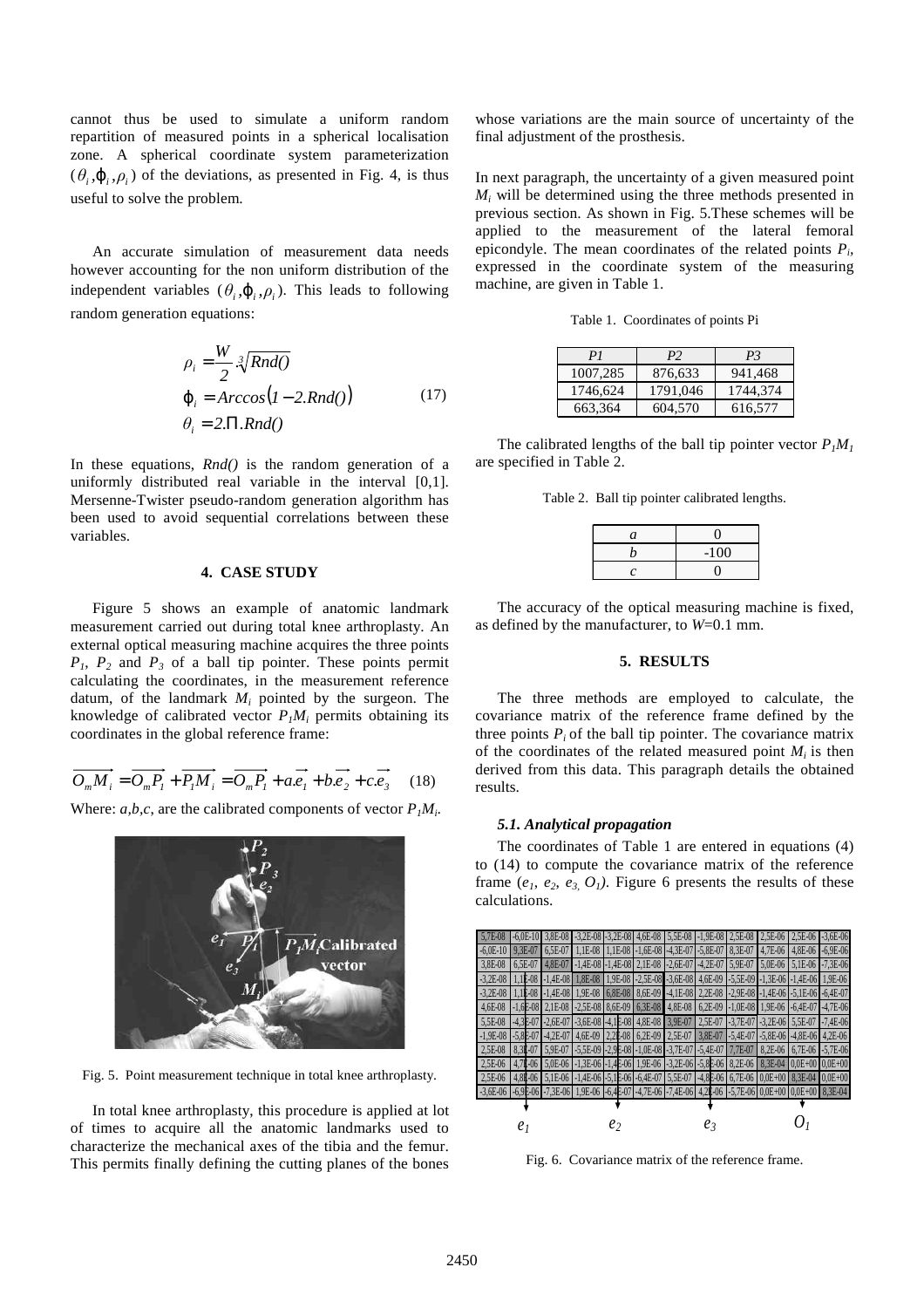The variances of unit vectors  $e_1$  and  $e_3$ , and origin  $O_1$  are of the same order of magnitude, whereas those of *e2* are much smaller. As established by equation (2) this is linked to the direct calculus of the last vector from the coordinates of points  $P_1$  and  $P_2$ .

In the analytical method, the uncertainty of the measured point  $M_i$  is obtained by propagation of the reference frame covariance matrix:

With:

| $Cov_{(\overrightarrow{O_mM_i})} = J_1$ . $Cov_{(\overrightarrow{e_i}, \overrightarrow{e_i}, \overrightarrow{e_i}, O)}$ . $J_1^t$ | (19) |
|-----------------------------------------------------------------------------------------------------------------------------------|------|
|-----------------------------------------------------------------------------------------------------------------------------------|------|

| $J_{1} = \begin{pmatrix} a & a & a & b & b & b & c & c & c & 1 & 0 & 0 \\ a & a & a & b & b & b & c & c & c & 0 & 1 & 0 \\ a & a & a & b & b & b & c & c & c & 0 & 0 & 1 \end{pmatrix}$ |  |  |  |  |  |  |
|-----------------------------------------------------------------------------------------------------------------------------------------------------------------------------------------|--|--|--|--|--|--|
|                                                                                                                                                                                         |  |  |  |  |  |  |

The mean coordinates and the covariance matrix of the point probed by the ball tip pointer are thus derived. The results are presented in Table 3.

Table 3. Results of the analytical propagation method.

| <b>Covariance matrix</b> | <b>Mean value</b>          |             |          |
|--------------------------|----------------------------|-------------|----------|
|                          | 2.54E-03 2.33E-03 1.96E-03 |             | 1094.386 |
|                          | 2.33E-03   3.79E-03        | 2.59E-03    | 1717.010 |
|                          | 1.96E-03 2.59E-03          | $13.05E-03$ | 702.560  |

Such calculation permits optimizing the design of the ball tip pointer. In fact, to avoid excess uncertainty propagation to the probed point  $M_i$ , the largest length of the calibrated vector  $P_I M_i$  must be set in direction of unit vector  $e_2$ . The best configuration is thus to put the end point of the ball tip pointer in the prolongation of line *P1P2*.

The standard deviations of the measured coordinates can finally be estimated. The enlarged uncertainties of the measured point, for a confidence ratio of *k=2,* are presented in Table 6.

#### *5.2. Hybrid propagation*

The evaluation of the covariance matrix of the probed point *M<sup>i</sup>* does not require computing the Jacobian matrix of the reference frame  $(e_1, e_2, e_3, O_1)$ . In fact, numerical calculation of partial derivatives, as explained in paragraph 3.2, can be extended directly to the three coordinates of the probed point *M<sup>i</sup>* . This allows straight evaluation of the  $J$ acobian matrix  $J_2$  between the nine parameters characterizing the set of measured points  $(P_i)$  and these coordinates. The classical propagation formula of the GUM is finally used to evaluate the covariances of the probed point *M<sup>i</sup>* :

$$
Cov_{(\overline{O_m M_i})} = J_2. Cov_{(P_1, P_2, P_3)}. J'_2
$$
\n(20)  
\n(3x13) = (3x9) . (9x9) . (9x3)

The numbers under equation (20) define the dimensions of the matrices. The results of this hybrid propagation method are presented in Table 4.

Table 4. Results of the hybrid propagation method.

| <b>Covariance matrix</b> | <b>Mean value</b>                 |                                       |          |
|--------------------------|-----------------------------------|---------------------------------------|----------|
|                          |                                   | $1,28E-03$   $4,78E-04$   $-6,32E-04$ | 1094,386 |
|                          | 4,78E-04   2,52E-03   2,15E-04    |                                       | 1717.010 |
|                          | $-6,32E-04$   2,15E-04   2,40E-03 |                                       | 702.560  |

The enlarged uncertainties of the measured point, for a confidence ratio of  $k=2$ , are presented in Table 6.

#### *5.3. Monte Carlo simulation*

The Monte Carlo Simulation method presented in paragraph 3.3 has been applied to the acquisition procedure of point  $M_i$ , in order to evaluate the uncertainties of its coordinates. 30000 sets of points  $(P_i)$  were therefore built randomly. The mean values and the covariance matrix of the simulated coordinates were finally computed through classical statistical analysis:

$$
\overline{X} = \frac{1}{N} \cdot \sum_{i=1}^{N} X_i
$$
\n
$$
Cov(X, Y) = \frac{1}{N - 2} \cdot \sum_{i=1}^{N} (X_i - \overline{X})(Y_i - \overline{Y})
$$
\n(21)

Where:  $X_i$  and  $Y_i$  are simulated coordinates.

The results obtained by the Monte Carlo simulation method are presented in Table 5.

Table 5. Results of the Monte Carlo Simulation method.

| <b>Covariance matrix</b> | <b>Mean value</b> |             |          |
|--------------------------|-------------------|-------------|----------|
| 1.47E-03                 | 5.95E-04          | $-5.19E-04$ | 1094,385 |
| 5.95E-04                 | 3.01E-03          | 1.75E-04    | 1717,009 |
| $-5.19E-04$              | 1.75E-04          | 1.58E-03    | 702.617  |

The enlarged uncertainty  $(k=2)$  of the coordinates of probed point can be derived from the covariance matrix. These results are shown in Table 6.

#### **6. DISCUSSION**

Table 6 summarises the results of the three propagation methods. All components are expressed in the coordinate system of the measuring machine. By principle, the mean values calculated by the analytical and hybrid methods are the same, since they derive directly from the mean coordinates of the measured points (*Pi*). The Monte Carlo method, on the contrary, shows small bias. This may be due to the nonlinearity of the equations which leads to non symmetrical probability densities of the calculated results.

The uncertainties of the three methods slightly differ, but remain of the same order. In direction 2, the uncertainty is about 0.1mm. The largest value is obtained through